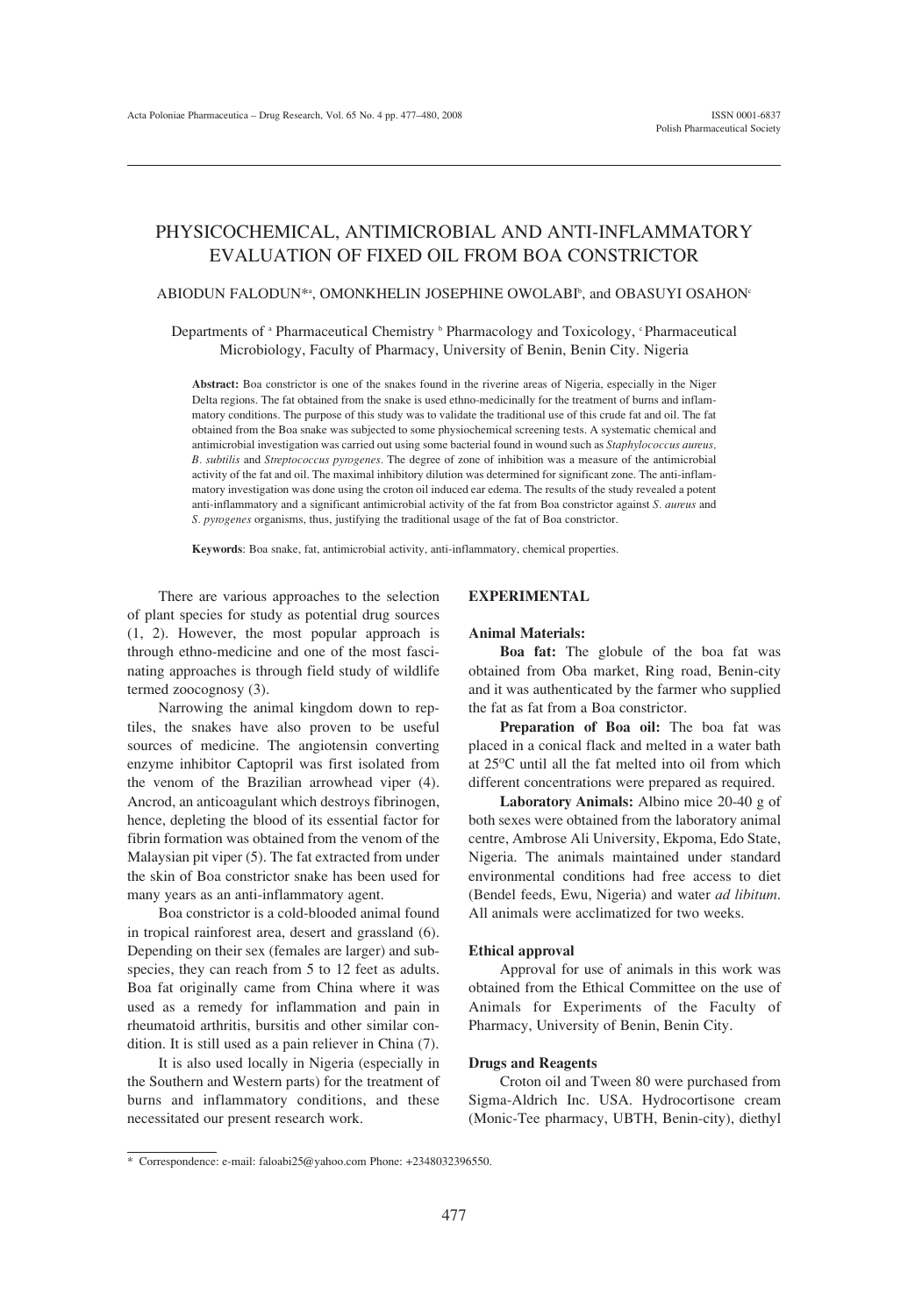ether, chloroform and potassium hydroxide (BDH Chemicals, England).

## **Chemical evaluation**

The boa constrictor fat was subjected to determination of some physicochemical properties such as saponification, acid, ester values and specific gravity, using standard methods (8-10).

## **Anti-microbial evaluation**

The agar diffusion method described by Verpoorte, (11) was used. Inocula of test organisms obtained from source were prepared by growing each pure isolate in nutrient broth (Oxoid cm 31) for 18 hours at  $30^{\circ}$ C the overnight culture was matched with Macfarland turbidity standard to give approximately 106 cfu/mL. This was poured into sterile Petri dishes and used for analysis. The oil was tested at neat concentration this was delivered into wells (8 mm in diameter) bored into the surface of Mueller Hinton agar plates. Commercial discs containing amoxicillin 25 µg and ciprofloxacin 5 µg (Silva Hills Pharmaceuticals) were used in parallel in the agar diffusion method.

*Staphylococcus aureus* (NCTC 10788) maintained in our laboratory was set up along with the test organisms as a check on the effect of media and inherent sensitivity of isolates on zones of inhibition produced by the antibacterial substances. The fungal isolate (*Candida albicans*) was treated in a slightly different manner. It was first grown on Sabouraud Dextrose broth (oxoid cm 41) and assayed using Sabourand dextrose agar. The plates were incubated at 37°C for 24 h, while the fungi were incubated at  $25^{\circ}$ C for 48 h. After incubation the zones of inhibition were recorded in millimeters (mm).

# **Determination of maximal inhibitory dilution (MID)**

The test tube serial dilution methods of Bailey and Elvyn (12) and Greenwood (13) was used to determine the MID. Appropriate dilutions were made with dimethylsulfoxide (DMSO) and incorporated in Mueller Hinton broth to give a final volume of 1 mL in the tubes. One drop equivalent to 0.02 mL of organisms (prepared as previously described) was added to each test tube. The tests were incubated at  $37^{\circ}$ C for 24 h. The contents of each tube was streaked on a Mueller – Hinton agar plate and further incubated for 18 h to determine the MID. The maximal inhibitory dilution (MID) was recorded as the lowest concentration (highest dilution) of extract that inhibited visible growth.

## **Anti-inflammatory evaluation**

Croton oil-induced ear edema

A modification of the (14) was used. Albino mice were allotted to groups of five mice each. The mice were treated with boa fat (different concentrations) and hydrocortisone cream (0.75 mg/ear).

Thirty minutes after treatment with boa fat or hydrocortisone cream, edema was induced in each mouse by applying a solution of croton oil in acetone (2 µg/20 µL) on the inner surface of the right ear. Three hours later, the mice were sacrificed by anesthesia using ether, then cervical dislocation and both ears cut off and weighed. Edema was determined by measuring the difference in weight between the right and left ears for each mouse.

#### Statistical analysis

Results are expressed as the mean ± SEM. Statistical analysis of the data was done using Student's t-test and the results were considered significant when  $p$  value  $< 0.05$ .

# **RESULTS AND DISCUSSION**

The acid value indicates the amount of fatty acids present in the fat, which in turn indicates the degree to which the fat can rancidify. As fats undergo rancidity, triglycerides are converted to fatty acids and glycerol, causing an increase in acid value. rancidification can be reduced by storing fats and oils in a place with little exposure to oxygen, low temperature and away from light, since light and heat accelerates the rate of reaction of fat with oxygen. The physiochemical properties are used in establishing standards for drugs and compounds. The iodine value of 133 is indicative of the high degree of unsaturation of the fat (i.e. the presence of conjugated bonds) and this is typical of long chain fatty acids. It was observed that the degree of rancidity was low.

Saponification value is a measure of the average molecular weight (or chain length) of all the fatty acids present in the fat. Saponification value of 312.69 indicates that the fat has a saponification equivalent of 179.42 indicating that 179.42 g of the fat will be saponified by 52.104 g of KOH i.e going by the relationship (saponification value) (saponification equivalent  $= 56,104$ ). This gives an indication of the amount of moles of KOH that will be required in the complete saponification of the fat.

Table 2 shows that the neat concentration of Boa constrictor fat has antibacterial activity against *Staphylococcus aureus, Bacillus subtilis* and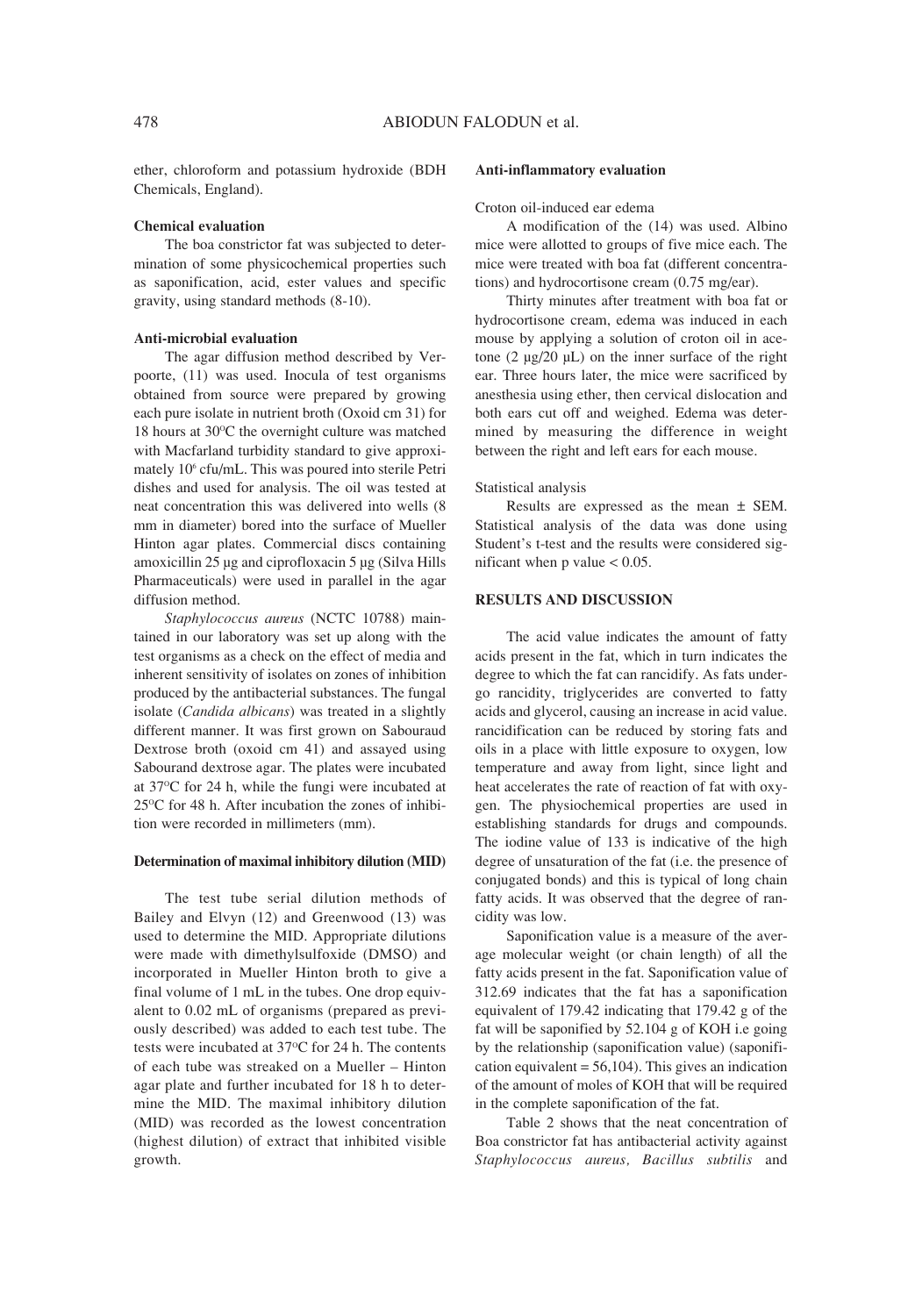S*treptococcus*, which are all Gram-positive organisms. No activity was shown against *Escherichia coli, Pseudomonas aeruginosa, Enterobacter aerogenes* and *Candida albicans*.

The maximal inhibitory dilution is shown in Table 3. The maximal inhibitory dilution (MID) was 1:8 for *Bacillus subtilis* and 1:16 for *Staphylococcus aureus* and *Streptococcus viridans*. Comparative analysis of the activity of substance against some commercially obtained antibiotics is revealed in Table 4. The activity of Boa constrictor fat was sim-

Table 1. Physiochemical characteristics of the oils of Boa constrictor.

| Parameter at $25^{\circ}$ C      | Value  |
|----------------------------------|--------|
| Specific gravity                 | 0.81   |
| Acid value (mg $KOH/g$ )         | 310.73 |
| Ester value (mg $KOH/g$ )        | 3.92   |
| Saponification value (mg KOH/g)  | 312.69 |
| Saponification equivalent        | 179.42 |
| Iodine value (gram iodine/100 g) | 133.00 |

Table 2. Mean zone diameter of isolates from extract of boa fat.

| Organism               | Mean zone diameter (mm)* |
|------------------------|--------------------------|
| S. aureus              | 14                       |
| B. subtilis            | 14                       |
| Streptococcus spp      | 16                       |
| E. coli                |                          |
| P. aeruginosa          |                          |
| Enterobacter aerogenes |                          |
| Candida albicans       |                          |

 $*$  indicates the mean of 5 isolates;  $-$  no activity. Zone measuring  $\geq 10$  mm were acceptable as sensitive

ilar to the activity of 25 µg of amoxicillin in *Streptococcus* spp.

The fact that the fixed oil from Boa constrictor produced zones of inhibition against Gram positive organisms such as *Staphylococcus aureus, Bacillus subtilis* and *Streptococcus* spp indicate the presence of antibacterial activity which influences its use as anti-infective especially by the local populace for the treatment of burns and wound. However, not having activity against Gram negative organisms like *Escherichia coli, P. aeruginosa* and *Enterobacter aerogenes* indicates its narrow spectrum of activity. This may be due to the presence of hydrophilic substance in the cell wall of the Gram negatives. The extract showed no activity against *Candida albicans* which was the only fungus tested.

The performance of Boa fat against sensitive bacteria isolates did not show significant differences when compared with antibiotics discs  $-$  prepared with amoxicillin (Table 4).

Inflammation is an overlapping succession of changes, which occur due to tissue injury. Antiinflammatory effects may be produced by a wide variety of chemical agents and there is no correla-

Table 3. Maximal inhibitory dilution (MID) of boa fat.

| Organism                 | Mean zone diameter (mm)* |  |  |
|--------------------------|--------------------------|--|--|
| S. aureus                | 1/16                     |  |  |
| B. subtilis              | 1/8                      |  |  |
| <i>Streptococcus spp</i> | 1/16                     |  |  |
| Escherichia coli         | N.T                      |  |  |
| Pseudomonas aeruginosa   | N.T                      |  |  |
| Enterobacter aerogenes   | N.T                      |  |  |
| Candida albicans         | N.T                      |  |  |

 $N.T$  – not tested since there was no zone of inhibition.

Table 4. Comparism of the activity of commercial antibiotics against boa fat.

| Organisms              | Mean zone boa fat | Diameter (mm)<br>AM $(25 \text{ mg})$ | Diameter (mm)<br>CIP(5mg) |
|------------------------|-------------------|---------------------------------------|---------------------------|
| S. aureus              | 14                | 15                                    | 33                        |
| B. subtilis            | 14                | 14                                    | 28                        |
| Streptococcus spp      | 16                | 16                                    | 30                        |
| Escherichia coli       |                   | 17                                    | 24                        |
| Pseudomonas aeruginosa |                   |                                       | 28                        |
| Enterobacter aerogenes |                   | 20                                    | 28                        |
| Candida albicans       |                   | N.T                                   | N.T                       |

 $N.T - not tested, AM - Amoxicillin, CIP - Ciproflox (C)$